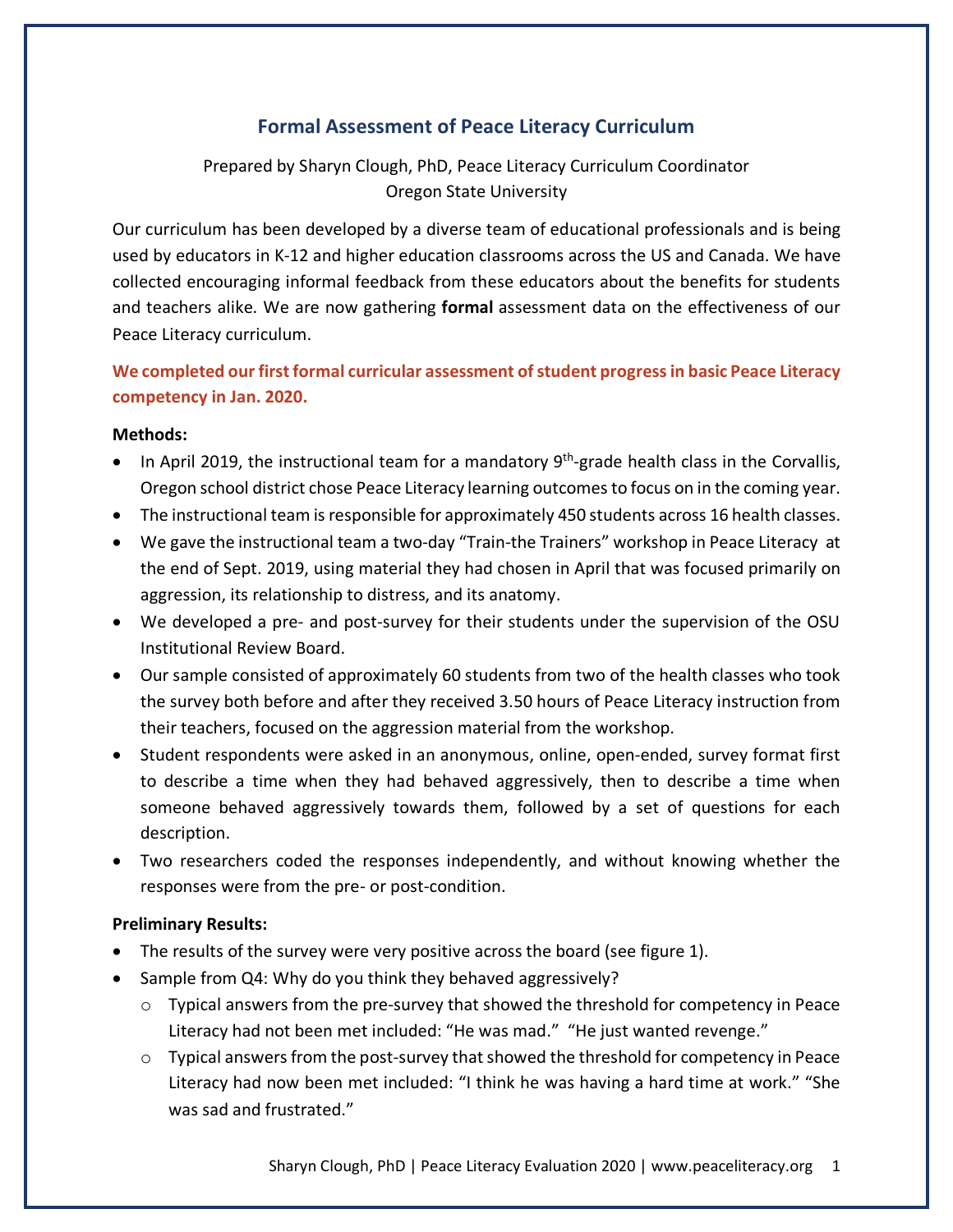

**Figure 1.** % of Students Who Met Threshold for Peace Literacy Competency | Corvallis 9th Grade Health Classes, Fall 2019

The health class curriculum on aggression was drawn from Peace Literacy Lesson Plan 1 (available at peaceliteracy.org). Respondents met the threshold for Peace Literacy competency (in either the pre or post condition) if their response to the survey questions had the following characteristics as outlined in the curriculum:

#### **1. "Why Did You Become Aggressive?"**

Response focused on their own distress, such as their physical discomfort, e.g., hunger, but especially emotional discomfort, (frustration, fear, embarrassment, or disrespect); rather than focusing on the behavior of other people, or some other external locus.

#### **2. "How Did You Express Your Aggression?"**

Response highlighted more systemic *categories* of behavior such as social, physical, passive, and/or posturing or warning aggression, rather than naming particular acts such as punching or kicking (particular acts of social aggression such as yelling counted).

## **3. "Were You Able to Calm Yourself Down? How? What Techniques Might You Use in the Future?"** Response reported genuine success, and/or suggestions for future successes involving elements such as listening with empathy, depersonalizing the conflict, giving the benefit of the doubt, and/or keeping things in perspective.

#### **4. "Why Do You Think They Became Aggressive?"**

Response focused on situational explanations that highlight the aggressor's physical or emotional state of distress such as hunger, frustration, fear, embarrassment, or disrespect; rather than focusing on the aggressor's personality or disposition.

#### **5. "How Did They Express Their Aggression?"**

Response highlighted more systemic *categories* of behavior such as social, physical, passive, and/or posturing or warning aggression, rather than naming particular acts such as punching or kicking (particular acts of social aggression such as yelling counted).

**6. "Were You Able to Calm Them Down? How? What Techniques Might You Use in the Future?** Response reported genuine success, and/or suggestions for future successes involving elements such as staying calm, listening and being respectful, and showing care and concern.

### **7. "What are Three Things Humans Need For Survival?"**

Response listed two or more non-physical needs (e.g., purpose and meaning, belonging) rather than listing two or more physical needs (e.g., food, shelter).